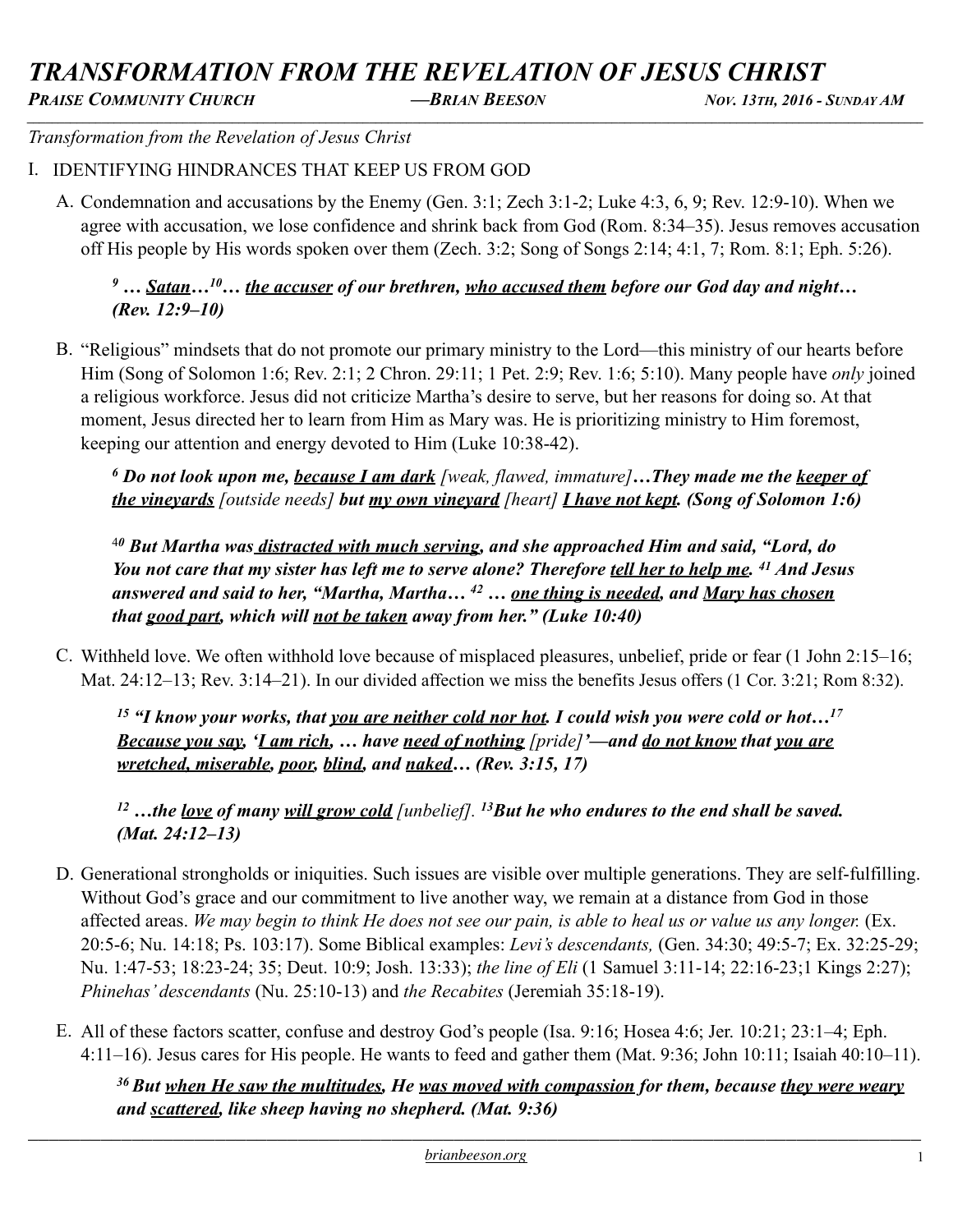#### II. THE REVELATION OF JESUS AS A BRIDEGROOM, KING AND JUDGE

A. It is important we come to Jesus as "the Scriptures say" He is (John 5:39; 7:37–38;14:6; Rev. 1:1; John 1:16– 18). *Everyone who comes to Jesus as He truly is finds life*. There are many distortions of Jesus' identity today.

### *6 I am the way, the truth, and the life. No one comes to the Father except through Me. (John 14:6)*

- B. The Scripture describes Jesus using numerous titles. Titles reveal the role and identity of Jesus—what He will do and who He is at the core of His being. *Today, the Holy Spirit is emphasizing Jesus as as a Bridegroom, King and Judge to prepare the Church to partner with Him at a deep level leading up to His return.*
	- 1. *Jesus,* in his *first public message* to the nation of Israel, unveiled Himself as a Bridegroom, King and Judge (Mat. 22:1–14, 37)
	- 2. Shortly after *in a private message* to his disciples before taking them to the upper room, *Jesus* revealed Himself as a Bridegroom, King and Judge (Mat. 24:3; 25:1–46; 26:17).
	- 3. In one of the clearest pictures of Israel's Messiah in the Old Testament, the Holy Spirit *revealed Him to Isaiah* as a King, Bridegroom and Judge, who would restore Israel, the nations and all creation, delighting in His people and dwelling among them after removing all sinners and enemies of God (Isa. 61–63).
	- 4. *John the Baptist*, filled with the Holy Spirit and soaked in revelation to prepare hearts for Jesus' first coming, taught the Lord was a Bridegroom, King and Judge (Isa. 40:1–5; Mt. 3:1-12; Jn. 3:29–31).
	- 5. After the Lord's resurrection and ascension, the Holy Spirit gave *the apostle John* the final revelation of Jesus as a Bridegroom, King and Judge (Rev. 19–22).
- C. The Father transforms us into the image of His Son as we gaze upon Him and respond in agreement (2 Cor. 3:18). *The specific revelation* of Jesus *yields a specific response* in the Church as we do so.

### *18 But we all, with unveiled face, beholding…the glory of the Lord, are being transformed into the same image from glory to glory, just as by the Spirit of the Lord. (2 Cor. 3:18)*

D. The revelation of Jesus is how we keep from being deceived, disengaged and disillusioned in our faith. There are many who are falling away from the faith through distorted messages of grace.

*<sup>3</sup>But I fear… as the serpent deceived …, so your minds may be corrupted from the simplicity that is in Christ. <sup>4</sup>For if he who comes preaches another Jesus whom we have not preached, … or a different gospel which you have not accepted—you may well put up with it! (2 Cor. 11:3–4)* 

### III. AN OVERVIEW OF JESUS AS A BRIDEGROOM, KING AND JUDGE

A. As a *sovereign King, Jesus* possesses infinite resources, power and ability to rule over all heaven and earth. As the rightful heir of David, He will usher the Kingdom of Heaven in it's fullness starting at Jerusalem as it's focal point, restoring the nation of Israel, redeeming the nations and leading creation out from under the curse of sin and death. Today, as the all-powerful King, Jesus strengthens His Church to persevere in prayer releasing His Kingdom through prayer and works of righteousness, unto the completion of the Great Commission.